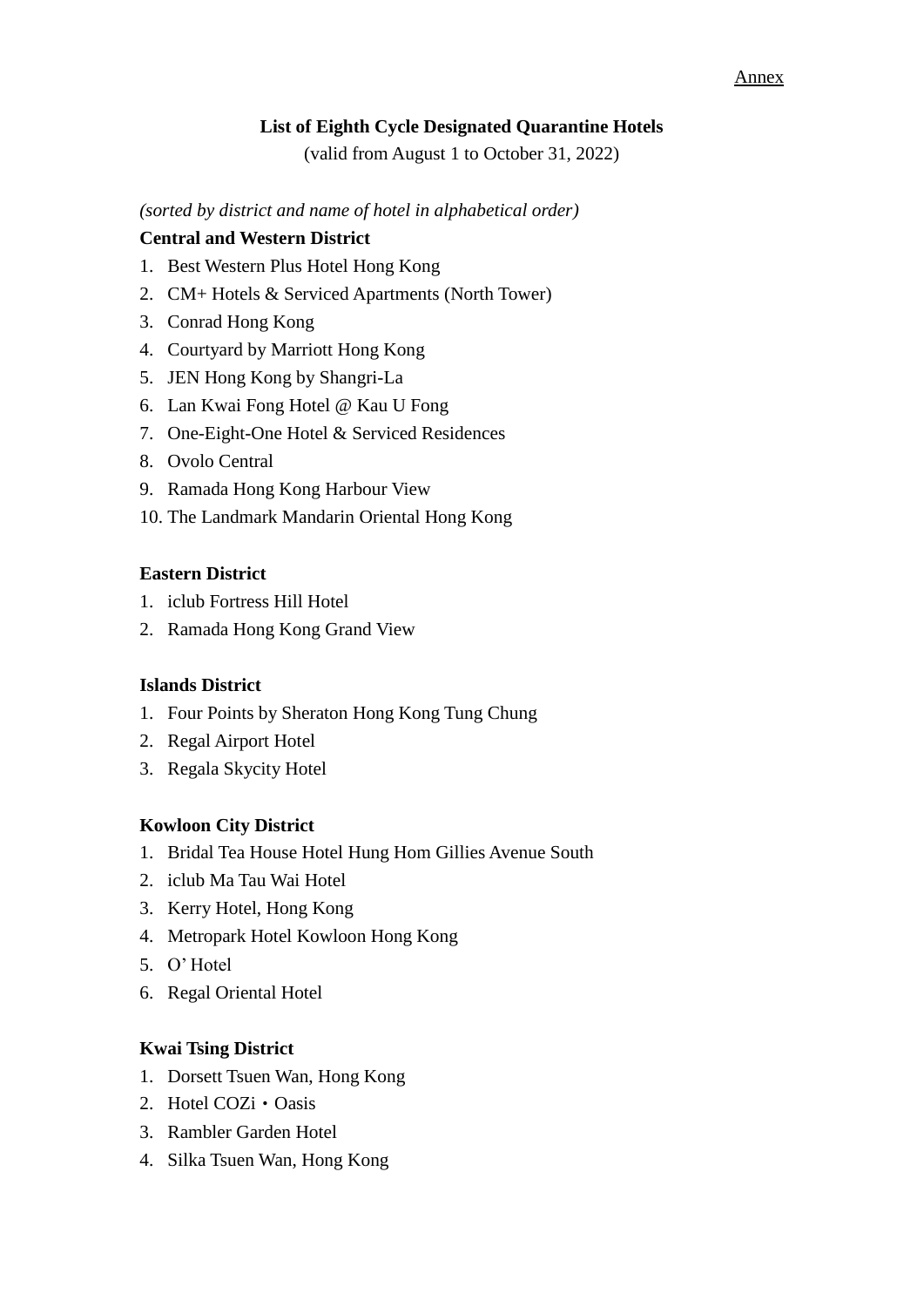#### Annex

# **Kwun Tong District**

- 1. Dorsett Kwun Tong, Hong Kong
- 2. Hotel COZi · Harbour View
- 3. Nina Hotel Kowloon East

# **Sai Kung District**

1. Crowne Plaza Hong Kong Kowloon East

## **Sha Tin District**

1. Courtyard by Marriott Hong Kong Sha Tin

## **Southern District**

- 1. Hong Kong Ocean Park Marriott Hotel
- 2. Nina Hotel Island South
- 3. Ovolo Southside

### **Tsuen Wan District**

- 1. Nina Hotel Tsuen Wan West (Tower 1)
- 2. Royal View Hotel
- 3. Silka Far East Hotel Hong Kong

### **Wan Chai District**

- 1. Best Western Hotel Causeway Bay
- 2. Crowne Plaza Hong Kong Causeway Bay
- 3. Dorsett Wanchai, Hong Kong
- 4. Eco Tree Hotel Causeway Bay
- 5. Empire Hotel Causeway Bay
- 6. Empire Prestige Causeway Bay
- 7. Hotel Indigo Hong Kong Island
- 8. Lanson Place Causeway Bay, Hong Kong
- 9. Nina Hotel Causeway Bay
- 10. OZO Wesley Hong Kong
- 11. The Charterhouse Causeway Bay Hong Kong

### **Wong Tai Sin District**

1. Pentahotel Hong Kong, Kowloon